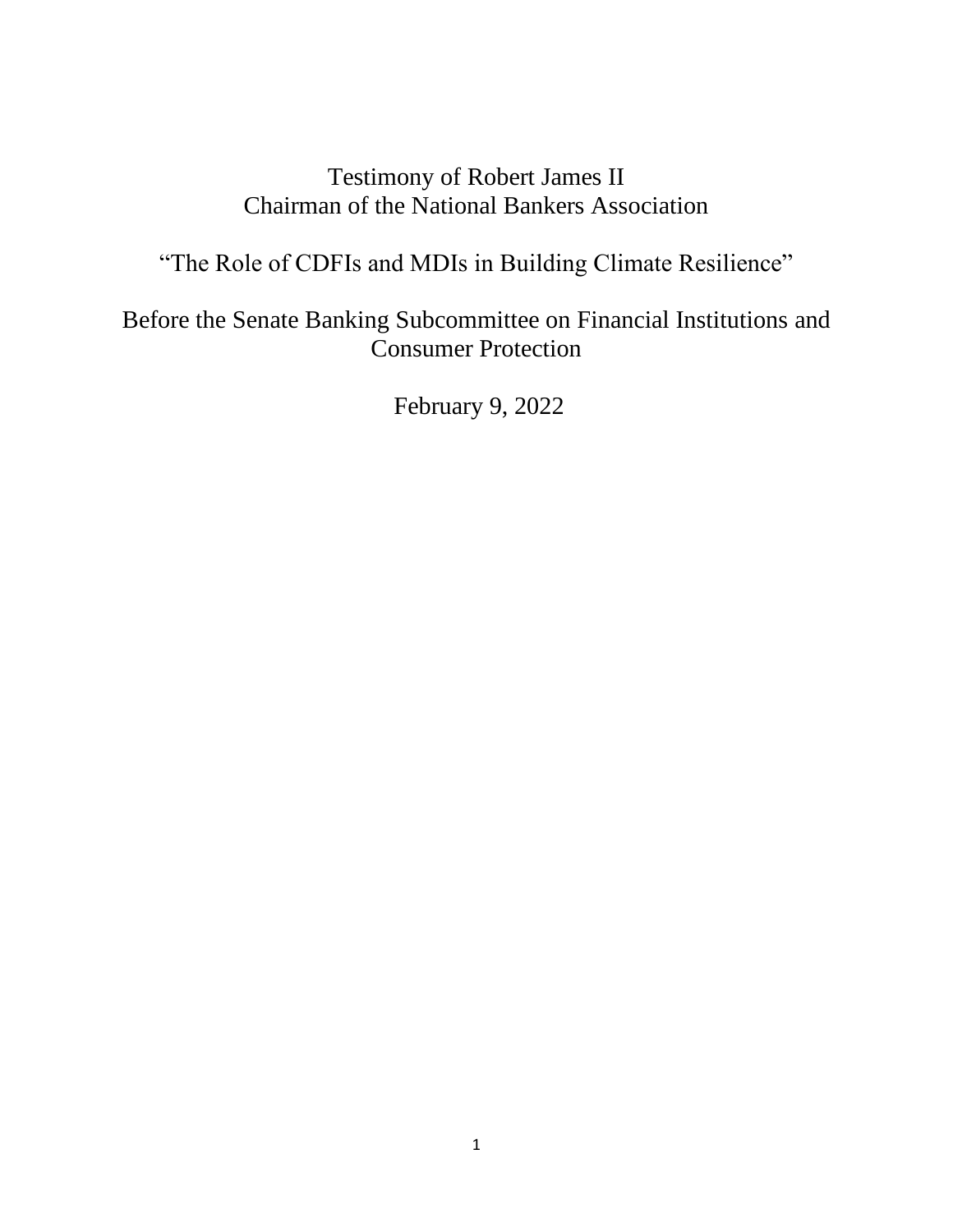Chairman Warnock, Ranking Member Tillis and members of the Subcommittee, good morning and thank you for this opportunity to testify on ways to protect consumers and minority small business during the pandemic. It gives me great hope that one of this Subcommittee's first hearings of the new year is aimed at shining a light on this critical issue.

My name is Robert James II, and I am President of Carver Development CDE, an affiliate of Carver State Bank of Savannah, Georgia and Chairman of the National Bankers Association (NBA). The NBA is the leading trade association for the country's Minority Depository Institutions ("MDIs"). A critical part of our mission is to serve as an advocate for the nation's MDIs on all legislative and regulatory matters concerning and affecting our member institutions as well as the communities they serve.

Many of our member institutions are also Community Development Financial Institutions ("CDFIs") and have become banks of last resort for consumers and businesses who are underserved by traditional banks and financial service providers. Members of our association are on the front lines, trying to reduce the economic hardship in minority communities, which are historically the most vulnerable during any slowdown. We believe our banks are best positioned to help our communities recover and overcome many of the systemic issues that have placed them at an economic disadvantage.

The Senate Banking Committee and Chairman Warnock have been instrumental in the inclusion of several provisions in multiple legislative packages adopted during the course of the last year that ensure that MDIs and the communities we serve are not forgotten during times of crisis.

The creation of the Emergency Capital Investment Program and the \$3 billion increase in funding the CDFI fund can help banks like those within the NBA scale up and allow for more access to credit for individuals and small businesses in LMI communities. The Bipartisan Infrastructure Bill also provides billions of targeted dollars that can be instrumental in addressing the needs in our communities created by a changing climate and systemic climate injustice. The NBA applauds the Congress for the adoption of these important measures and very much look forward to continuing to work with you on additional legislation to ensure that our communities, hardest hit by the pandemic and systemic inequity, experience lasting,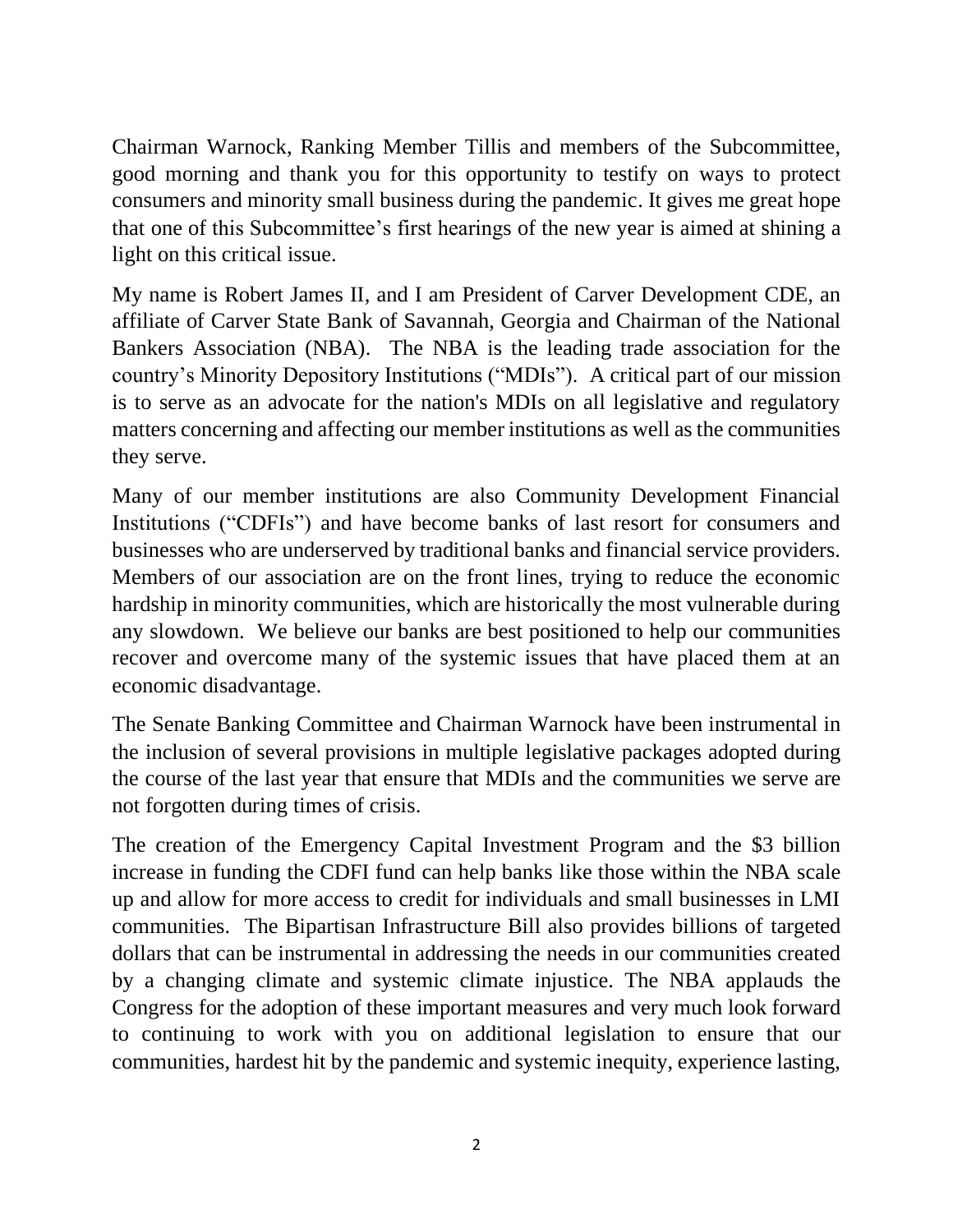material changes that will support a broad and deep economic recovery for all Americans.

The growing climate crisis has disproportionately hit low-income Black and brown communities in great measure because they are under resourced. Communities of color are disproportionately victimized by environmental hazards and are far more likely to live in areas with heavy pollution. People of color are more likely to die of environmental causes, and more than half of the people who live close to hazardous waste are people of color.

We have seen this manifest in numerous natural disasters like floods and hurricanes, man-made disasters such as pollution-related illness and most alarmingly during the current pandemic. African Americans, Latinos, and Native Americans get sick and die from the virus at rates higher than their white counterparts and higher than their shares of the population. The unequal burden that COVID-19 has placed on communities of color is not coincidental. Because of decades of housing discrimination and residential segregation, people of color disproportionally reside in low-income neighborhoods.

Tackling environmental injustice and climate resilience in communities of color is important not just for those directly targeted by racial discrimination but also for society at large, as research shows that racism harms the whole economy in different ways.

One of the most noticeable effects of environmental injustice occurs during natural disasters. After a natural disaster hits a community, government aid is typically sent to the area to rebuild infrastructure and restore the area. However, the dispersal of aid is one way in which minorities and low-income communities are hurt by natural disasters. In a study done by Rice University and the University of Pittsburgh, it was found that white counties saw an increase in average wealth after natural disasters while predominantly minority counties saw a wealth decrease. The study notes that white communities saw higher levels of reinvestment in their communities after natural disasters in comparison to their minority counterparts.

Additionally, it was found that white families in communities with significant damage from natural disasters saw an increase in wealth due to generous reinvestment initiatives. However, minority families in communities with similar damage from natural disasters saw a smaller increase in wealth or they actually saw a decrease in wealth. Furthermore, low-income Americans are more likely to suffer from the consequences of tropical storms due to inadequate infrastructure and lack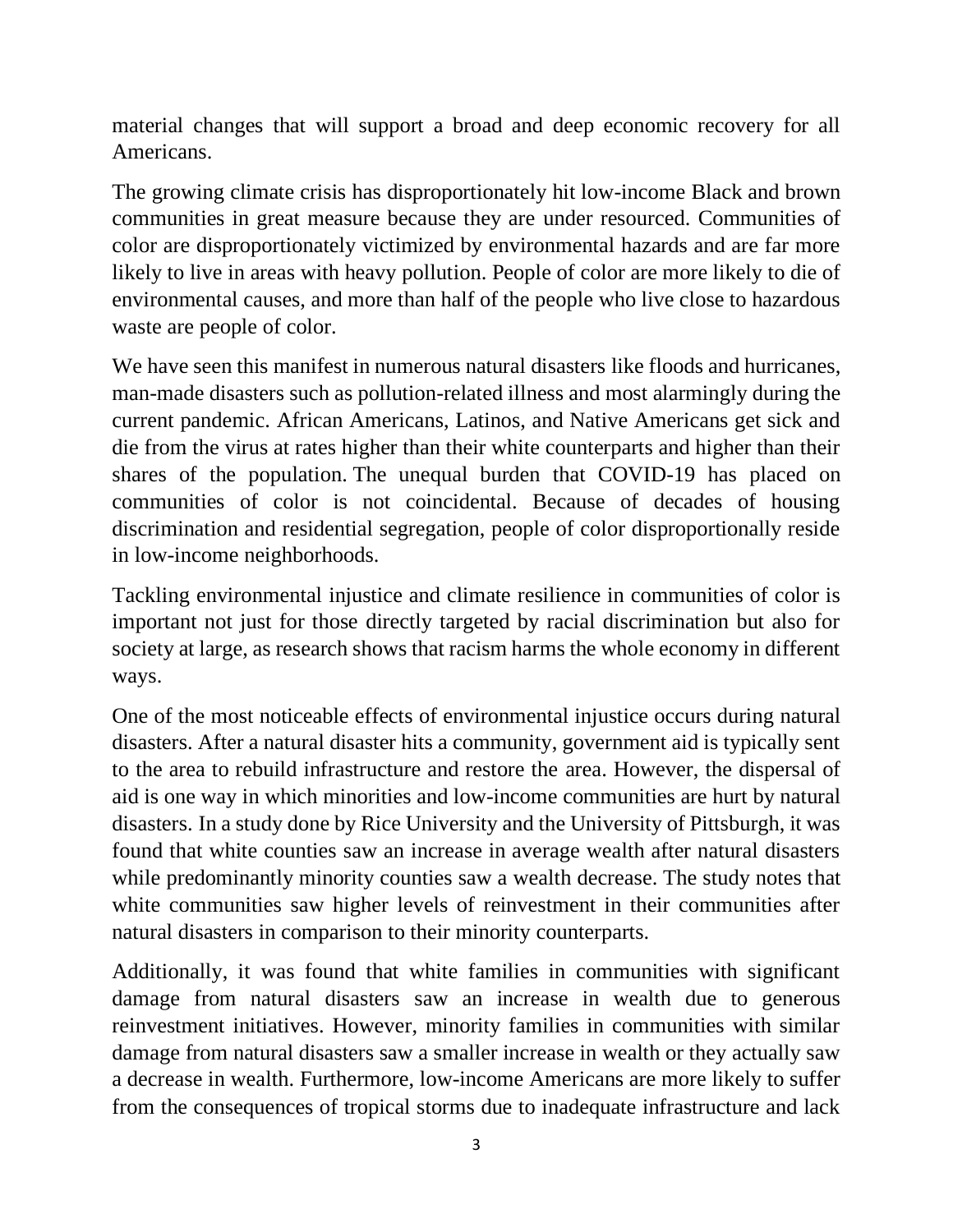of proper insurance. Low-income and minority populations are also more likely to live near industrial facilities and are therefore at a higher risk for chemical spills and toxic leaks resulting from tropical storms. For example, 60% of African Americans in Baltimore live within one mile of a Toxic Release Industry, and 70% percent of African Americans live within two to four miles of one.

Traditionally, following natural disasters MDIs and CDFIs have served as a source of strength and an economic development engine due to their relative concentration in minority and low-income communities, and established relationships. This is especially true in African American communities. Many of our institutions participate in numerous relief programs offered by various state and federal government agencies. Unfortunately, MDIs' smaller size, especially among African American MDIs, has not allowed us to respond as quickly or with as much scale as many of these situations demands.

MDIs themselves have experienced a period of significant decline. From 2009 to the second quarter of 2018, nationally, the number of MDIs dropped from 215 to 155. In addition, MDIs are far smaller than the average non-MDI bank. Compared to commercial banking institutions on average, they are very small; the largest institution has only \$38 billion in total assets. Black and Hispanic MDIs have average assets of \$245 million and \$2.7 billion, respectively, compared to an average of \$3.1 billion for all US banks.

Tier 1 Capital, or the equity invested in a bank, is the most critical component of the resilience of any bank, and it is what allows banks to grow and scale. MDIs, particularly African American MDIs, have historically lacked access to capital markets that would allow them to scale so, while these banks maintain more than adequate capital from a ratio perspective, the total amounts of capital available have led to them being undersized in terms of the needs and demands of the communities they serve.

Without sufficient Tier 1 Capital, not only are banks limited in the amount of deposits they can take in, but they are also limited in their ability to provide adequate support during times of crisis. Those who can participate in relief efforts are limited in the amount of loans funds that can be extended, even with federal guarantees or direct support, as they are unable to weather loan significant loan losses. Following natural disasters, many financial institutions, especially those in underserved communities, often have increased delinquent loans. Although federal government efforts to stand up loan loss reserve and other similar programs have been somewhat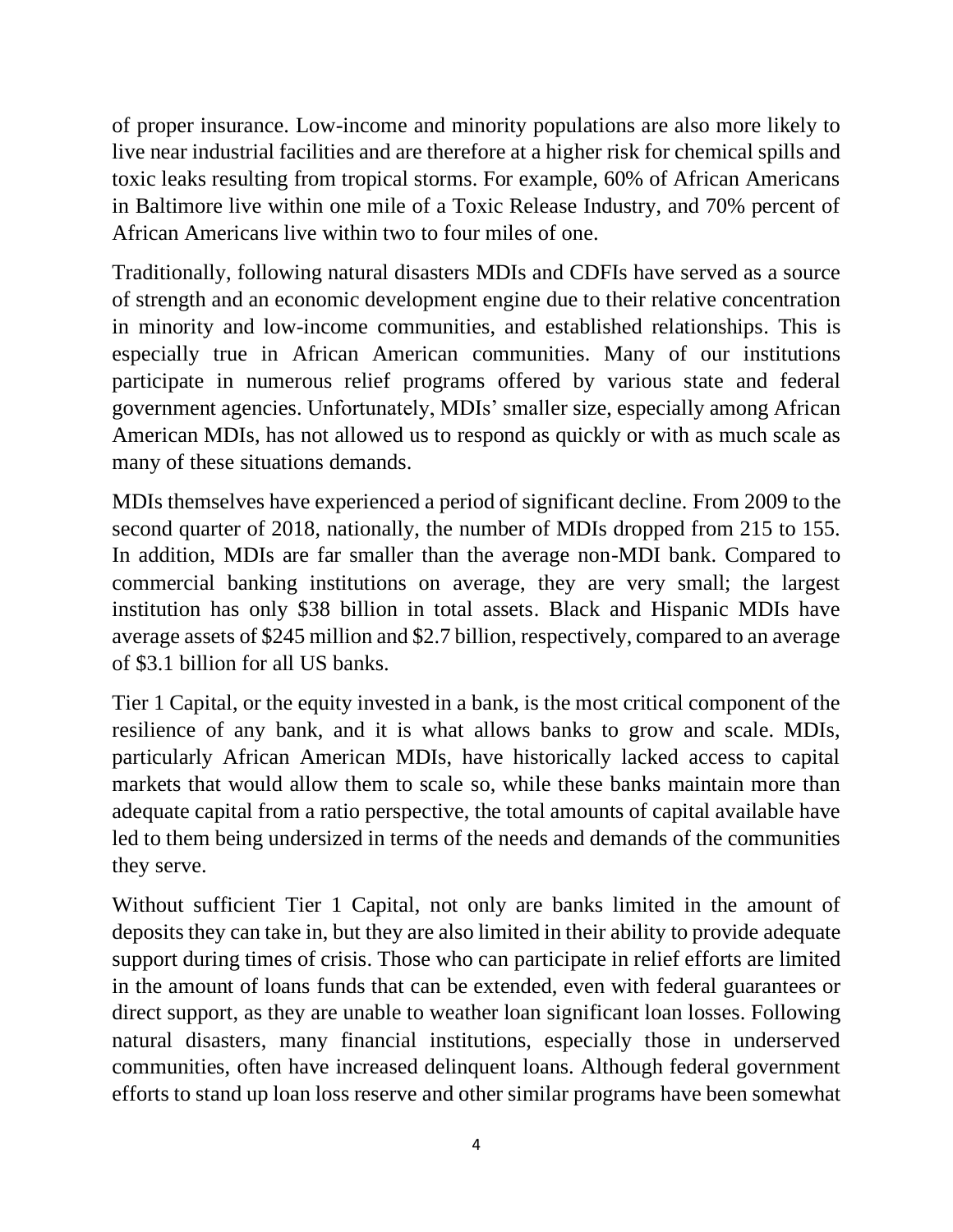beneficial, it has been the experience of many MDIs many of these program are not sufficient without adequate capital at the bank level and less red tape at the federal level. Both create bottlenecks when speed is necessary.

Access to capital will allow MDIs to not only respond better during times of crisis but allow us to reverse the situations in our communities that leads to worse outcomes during natural disasters.

President Biden and Congressional Democrats have made good on their promise to steer money toward front-line communities as the United States makes historic investments in climate resilience and mitigation. Provisions in the recent enacted infrastructure law and a \$29 billion provision included in the Build Back Better bill go a long way in achieving this goal.

While there are many provisions in the Bipartisan Infrastructure Law aimed at addressing environmental inequities, I will focus on one in particular in the context of today's hearing. The law invests in the deployment of electric vehicle (EV) charging infrastructure as one of many important ways to confront the climate crisis. Through a National Electric Vehicle Formula Program (EV Charging Program), the law provides funding to states to strategically deploy EV charging infrastructure and to establish an interconnected network to facilitate data collection, access, and reliability.

The law also establishes a discretionary grant program for Charging and Fueling Infrastructure (Charging and Fueling Infrastructure Program) to strategically deploy publicly accessible EV charging infrastructure and hydrogen, propane, and natural gas fueling infrastructure along designated alternative fuel corridors or in certain other locations that are accessible to all drivers of such vehicles. The law directs DOT, in coordination or consultation with the Department of Energy (DOE), to develop guidance for both programs.

The implementation of the new EV charging station programs and the disbursement of unprecedented levels of federal funding will provide for more access to cleaner vehicles, reduced demand for polluting fuels and provide job opportunities. While the law does not speak to specific financing models, the Biden administration has been vocally committed to ensuring that the funds available be utilized in LMI communities and that institutions who serve these communities be intrinsically involved. We believe this is an area where MDIs should actively participate. However, the need for capital at our institutions poses a challenge for broad participation by many of our institutions. We believe our participation is crucial as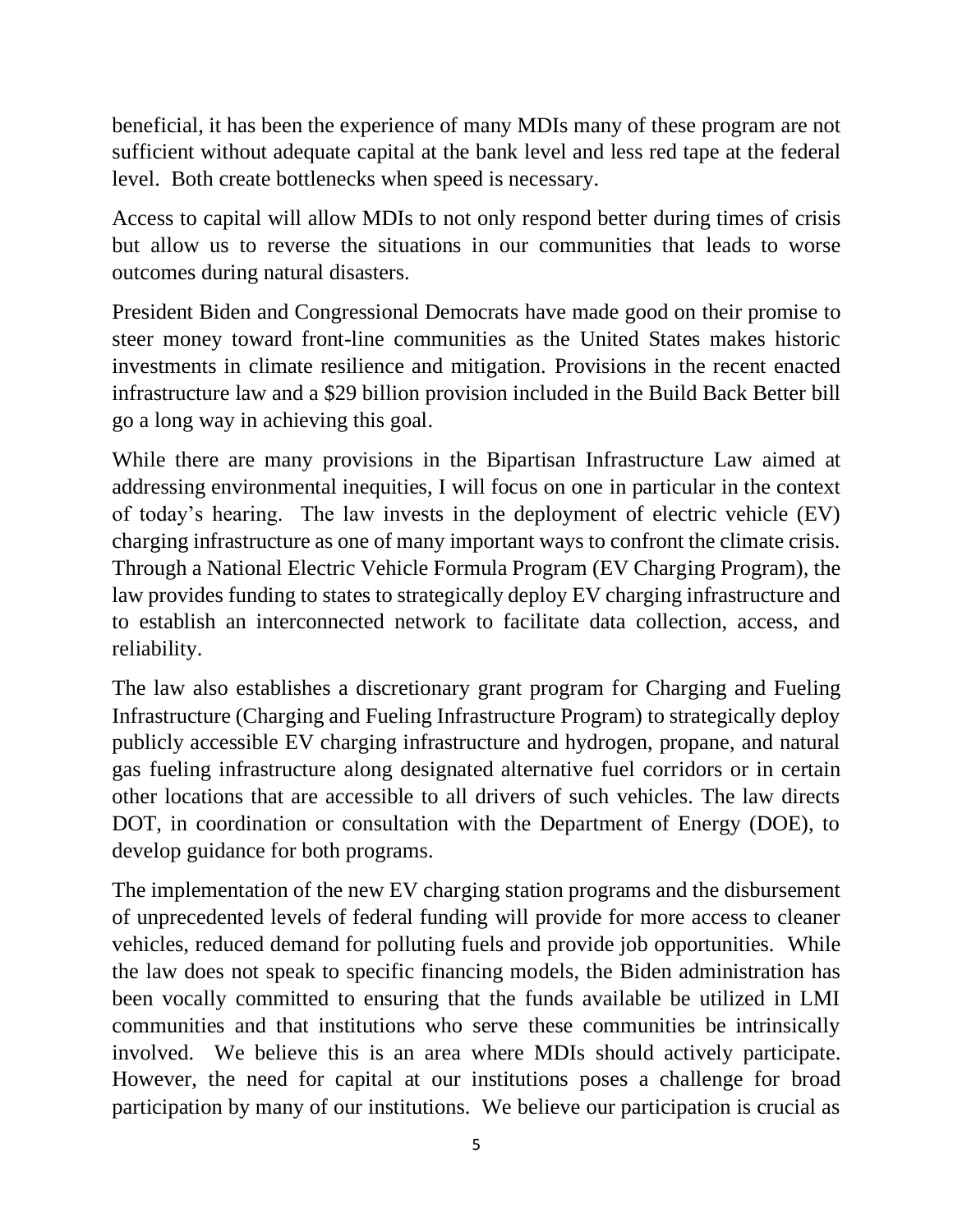it ensures that the promise of the program will be realized in the communities we serve.

The pending BBB contains a provision establishing a "Greenhouse Gas Reduction Fund" that for the first time would infuse green investments into a vast network of local financiers — some of which have decades long connections with the very communities that are already, and disproportionately, feeling the effects of rising temperatures. Among them are MDIs and CDFIs.

As Senator Van Hollen recently noted "The bottom line is we have two important goals. Obviously, we want to deploy clean energy technology as quickly and efficiently as possible. And we also want to make sure that … communities that have been overlooked in the past are not overlooked again. CDFIs have an essential role to play in the Build Back Better agenda, right? I mean, [especially in] making sure that communities that have often been overlooked when it comes to important investments have that capital available to them."

While we agree with the Senator's sentiment, many MDIs and CDFIs still face barriers to expanding their green portfolios. Those obstacles include hiring and training staff to develop and run new loan products and forming partnerships with the installers or service providers of heating, ventilating and air conditioning systems; solar panels; and more.

Most, if not all, of our member institutions already have robust vetting and risk assessment processes in place when it comes to examining, for example, mortgages or auto loans. But many still are working to build the same sort of capacity and expertise when it comes to clean energy. Additional federal funding focused specifically on global warming in conjunction with increased capital could help chip away at those obstacles.

## **CONCLUSION**

The NBA again applauds the Subcommittee for holding this important hearing and for the full Committee's ongoing efforts to ensure equity for all communities across the country. People of color are on the front lines of the climate crisis. For decades, the power imbalances have constrained communities of color to respond to the impact of climate change and contribute local knowledge to climate solutions. Building political and economic power, as well as speaking up about the challenges, are critical components of climate resilience. It's time to expand the conversation around climate justice to ensure that all people, regardless of race and ethnicity, are